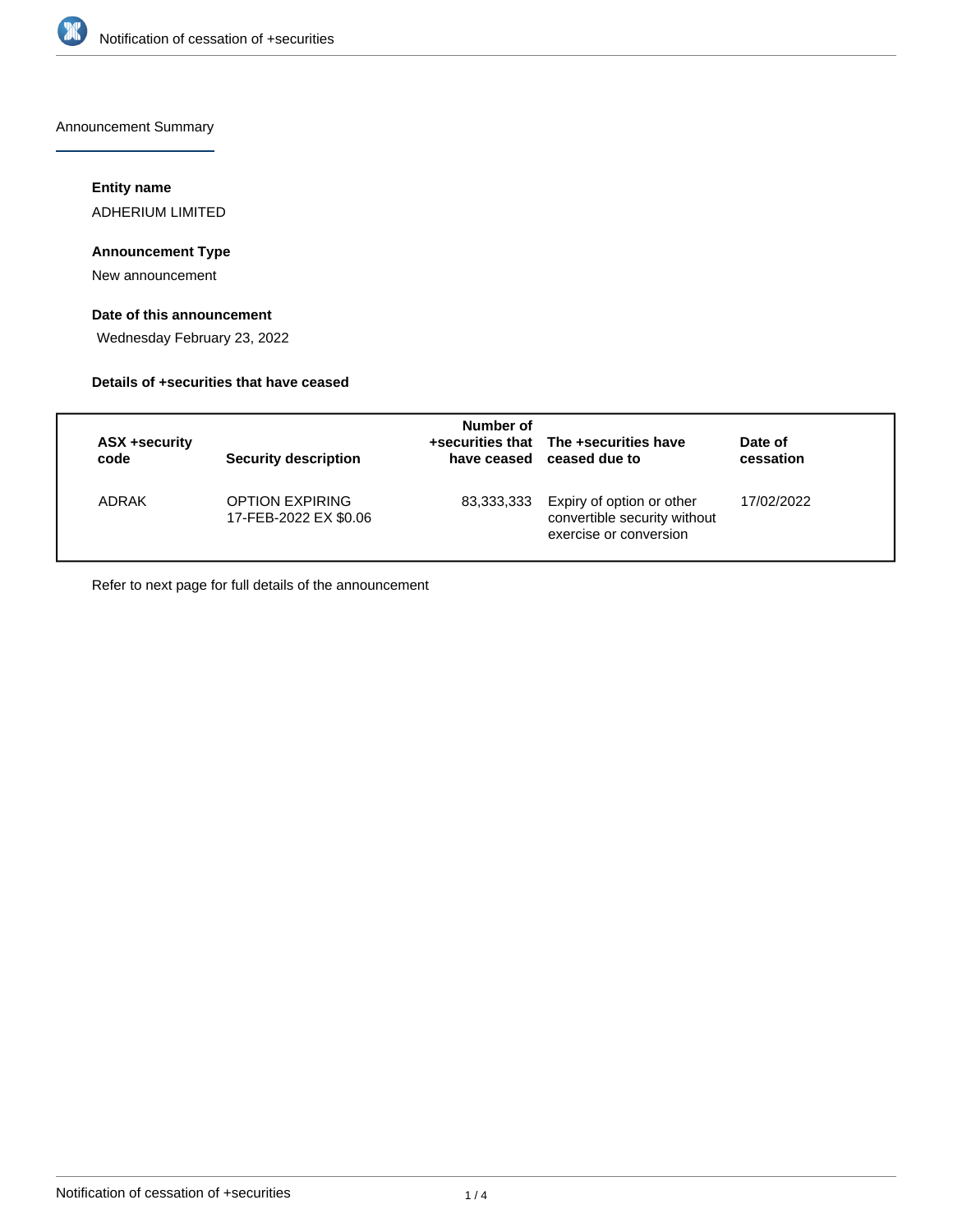

### Part 1 - Announcement Details

### **1.1 Name of +Entity**

ADHERIUM LIMITED

We (the entity named above) provide the following information about our issued capital.

**1.2 Registered Number Type**

ACN

**Registration Number** 605352510

# **1.3 ASX issuer code** ADR

# **1.4 The announcement is**

New announcement

# **1.5 Date of this announcement**

23/2/2022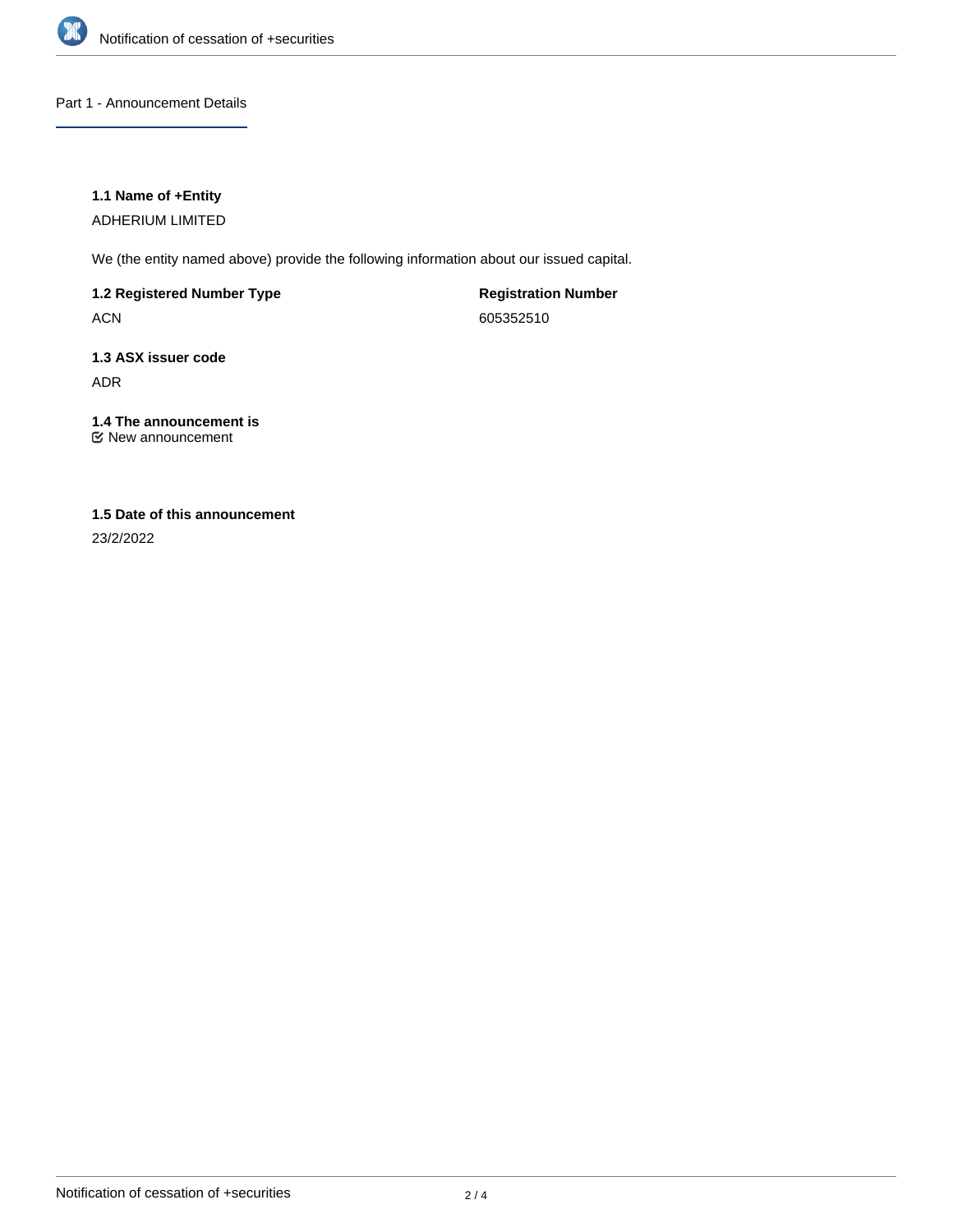

### Part 2 - Details of +equity securities or +debt securities that have ceased

### **ASX +Security Code and Description**

ADRAK : OPTION EXPIRING 17-FEB-2022 EX \$0.06

# **Unquoted +equity securities that have ceased**

**Number of securities that have ceased**

83,333,333

17/2/2022

# **Reason for cessation** Expiry of option or other convertible security without exercise or conversion

**Date of cessation**

**Is the entity paying any consideration for the cessation?** No

#### **Any other information the entity wishes to notify to ASX about the cessation?**